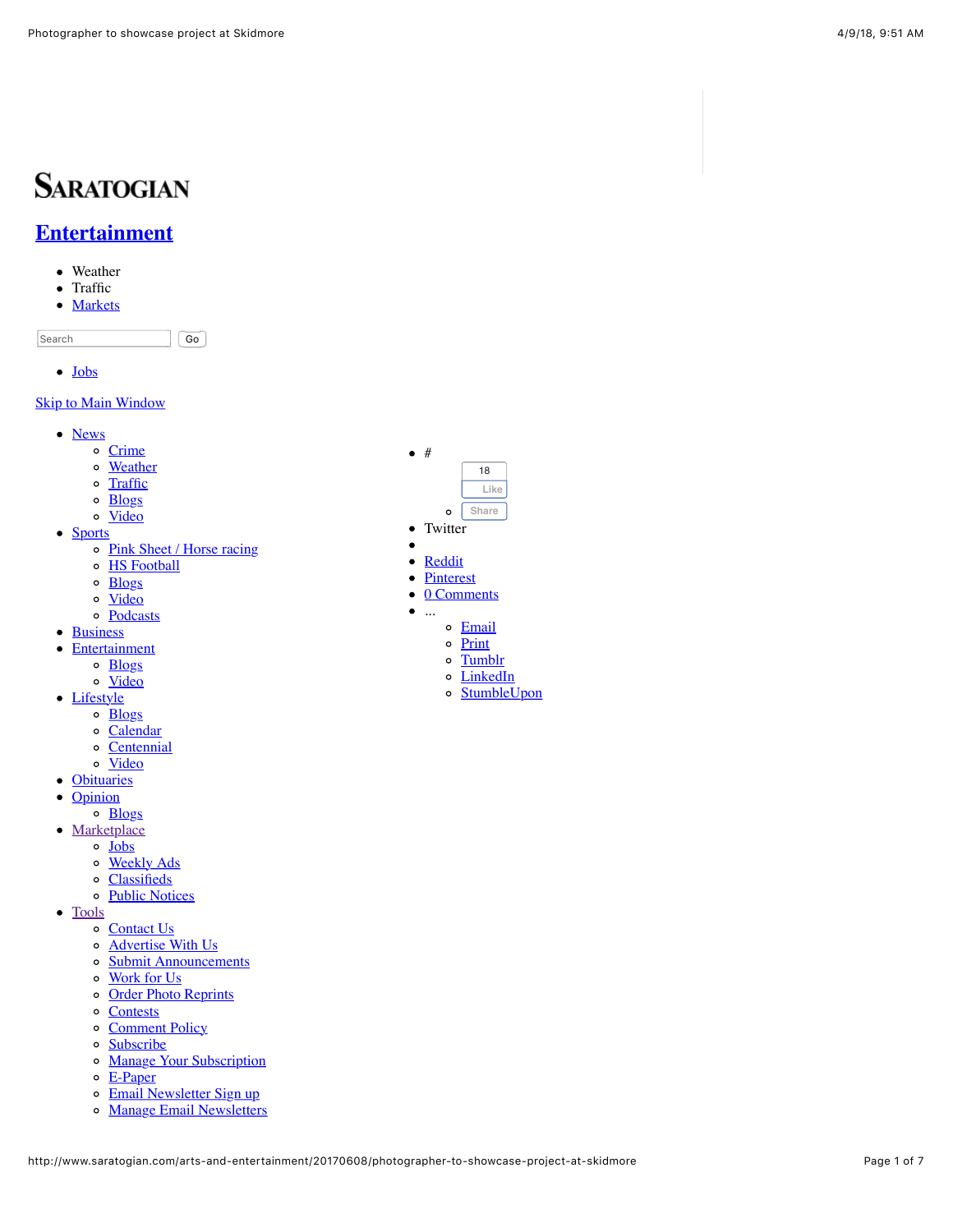- o [RSS](http://www.saratogian.com/rss)
- o [Newspapers in Education](http://www.saratogian.com/nie)
- o [Gasbuddy](http://www.saratogian.com/gasbuddy)
- [Home](http://www.saratogian.com/)  $\hat{a}^{\dagger}$  $\bullet$
- Entertainment

### **Photographer to showcase project at Skidmore**



Daesha Devón Harris Photo Provided

By Joseph Phelan, [jphelan@digitalfirstmedia.com](mailto:jphelan@digitalfirstmedia.com),, [@jphelan13](http://twitter.com/jphelan13) on Twitter

Posted: 06/08/17, 5:06 PM EDT | Updated: on 06/08/2017

#### 0 Comments

SARATOGA SPRINGS, N.Y.>> Daesha Devón Harris found her passion for photography in Saratoga Springs years ago. She returns this weekend to showcase her work in a project titled "I've Got a Home," which will be presented Saturday at 10 a.m. in Case campus center at Skidmore.

As part of the John B. Moore Documentary Studies Collaborative (MDOCS) Documentary Storytellers' Institute across Skidmore College's campus, Harris cannot wait to share her work with the community.

"I'm really proud to be here at Storytellers' Institute, which takes people from all over the country and to be able to be here in my hometown," said Harris. "It's just really special and I'm happy to represent for Saratoga here at Skidmore."



Harris took a photography class with Eric Hotaling her junior year.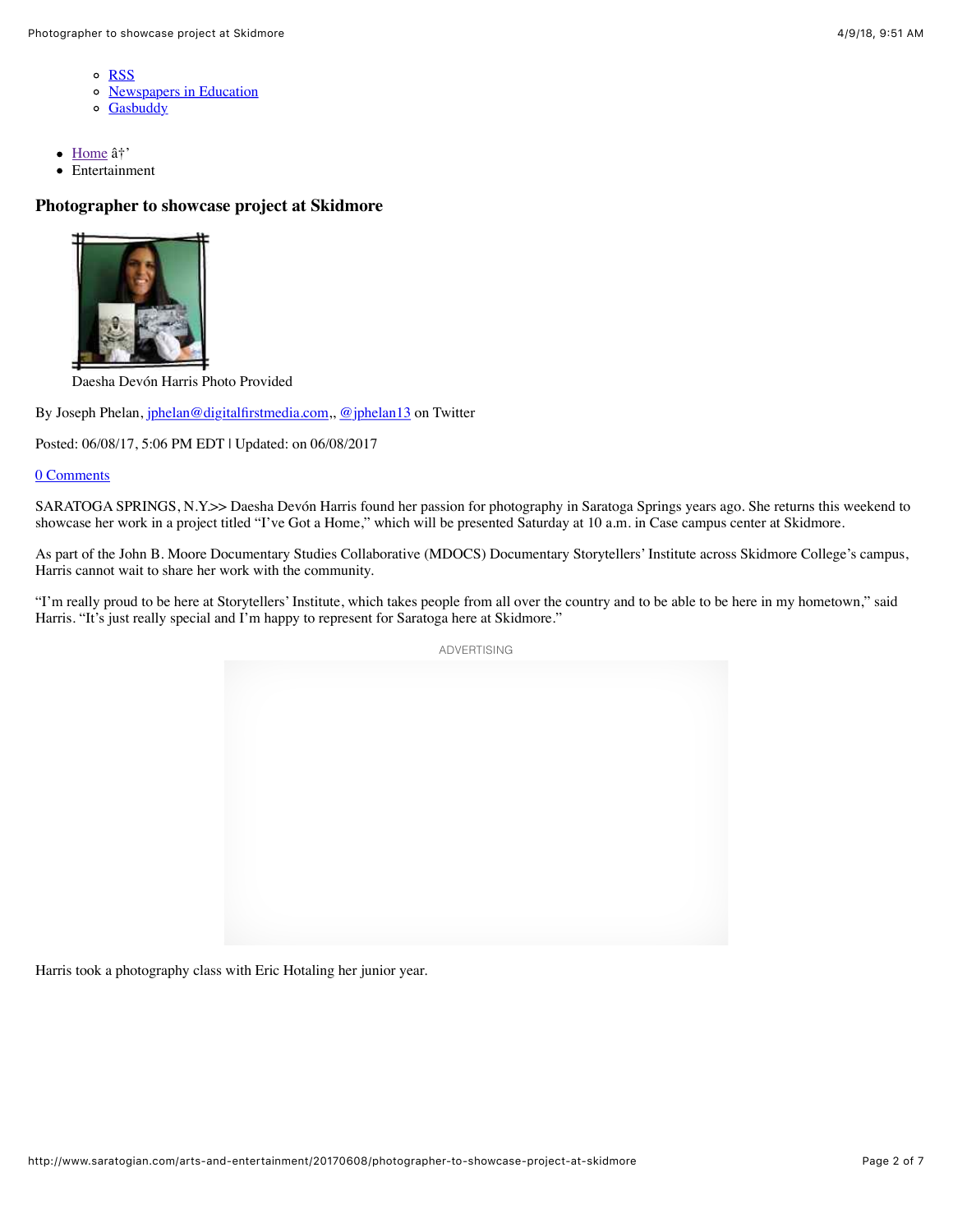"We had one of the best teachers on the face of the earth at Saratoga Springs High School," said Harris. "As soon as I saw the photo appear in the developer in the dark room, that was when I was fixated on photography."

A year later she was introduced to her biggest influence, Gordon Parks, when she realized documentary photography was what she wanted to do.

"I kind of naturally just gravitated toward documenting the every day goings on," said Harris. "I started by just taking my camera every where with me and photographing my friends and family and just everything along the way that I saw happen in Saratoga."

Harris said her work over the past 10-15 years focused around the idea of home, in particular the role gentrification played in Saratoga Springs.

"I was just watching the affect on everybody but in particular on the community of color because it hurt them first and the hardest, so I watched a lot of my family, friends and community members get pushed out," said Harris. "I wanted to start photographing that."

Her titled work was a partial line in an old Negro spiritual called "I Got a Home in That Work. Before Harris's documentary photographs focused on city views, and how the gentrification happened in terms of different developments that happened throughout Saratoga Springs.

"This series focuses on people in their actual home," said Harris. "It's individual portraits accompanied by historical photographs."

The Storytellers' Institute altogether is a five-week summer program for documentarians, college undergraduates and faculty. The highlight features a weekend-long documentary free Festosium that began Thursday, June 8 and runs through June 11.

The theme this year deals with Space and Place.

"One of the documentary's amazing capabilities is exploring space and place, and kind of transporting viewers to places that they may not otherwise have access to, and also bringing them closer to spaces and places that they are already intimately related to," said newly named director of the Documentary Storytellers' Institute Sarah Friedland. "I think it's extremely important to explore and dig deeply into space and place because it's such an essential part of documentary work. And all kinds of documentary mediums, so film, photographs, interactive work. Kind of exploring space and place is always at the heart of it."

Friedland, along with her co-worker Esy Casey, showcased their documentary titled "Here After" to kick-off the weekend Thursday night.

The documentary details three stories of three unique cemeteries Florida, New York and Texas.

Friedland discovered MDOCS at a conference called Visible Evidence when she was blown away by the work that they did. She decided to apply to the director position because of it.

Outside of "Here After," Friedland has been working on "5 x Lyd," a cinematic portrait of the rippling impacts of displacement, war and occupation on one city in Israel/Palestine, over the last several years.

She sees the importance of documentaries.

"I think documentaries are increasingly important today because although so much of our world is documented in different ways, either through surveillance or Facebook or the ways that we document each other. To have a really intentional, well-told story is a whole other thing, and we hope to do here at the Storytellers' Institute is really to be able to engage in all those different forms of storytelling ethically, rigorously and to train people to find their voice in storytelling and to think about the different ways that documentaries are used in the world today which are growing more and more," said Friedland. "It's a place where makers can engage critically with all different kinds of documentary making and also think about how they want to tell the stories that they want to tell and why they would tell those stories."

For a list of events this weekend, visit <http://mdocs.skidmore.edu/storytellers/festosium/schedule/>

[Subscribe to Home Delivery for only \\$3.00 per week!](http://www.saratogian.com/allaccess)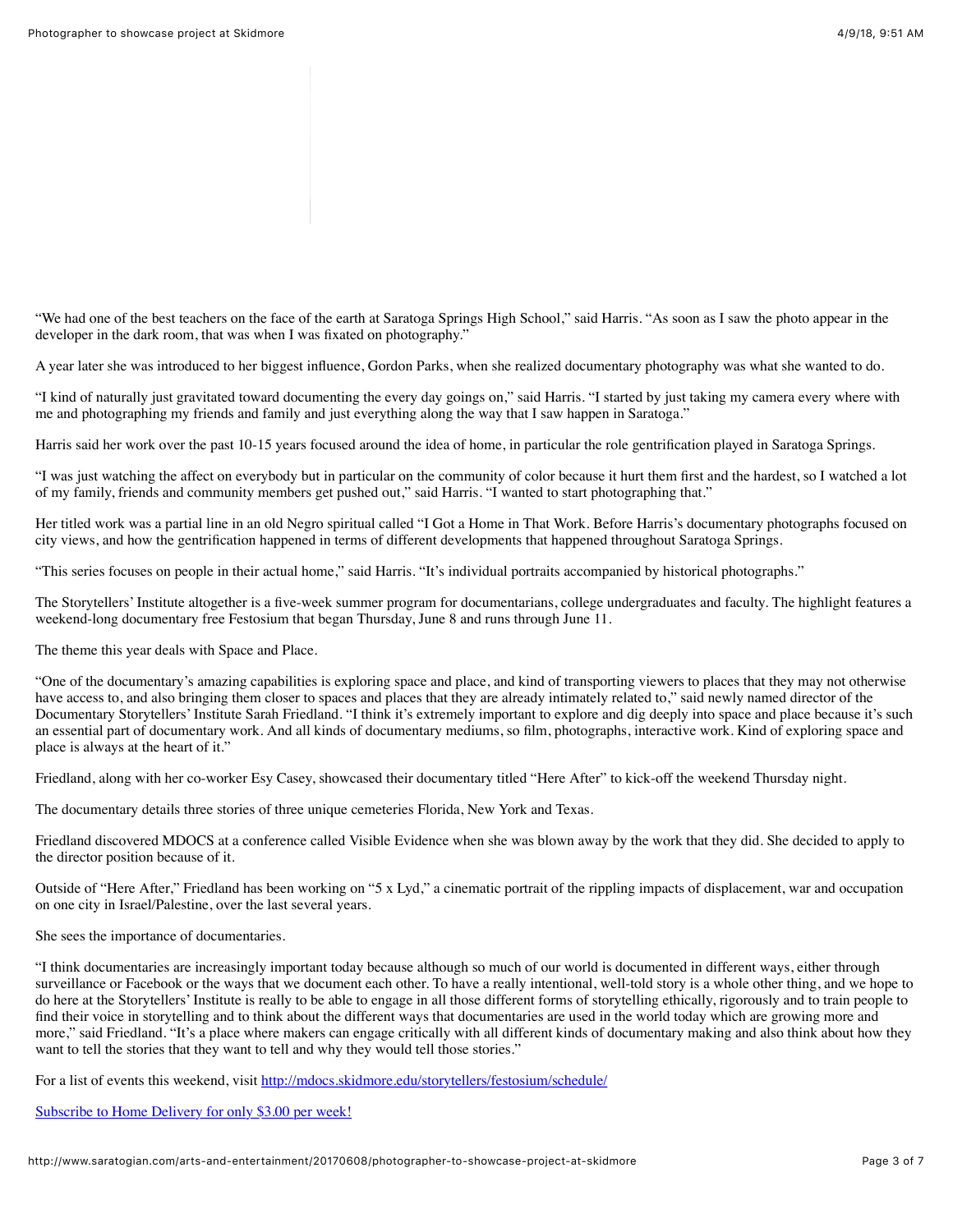#### **FROM AROUND THE WEB selected for you by a sponsor**



[Gallery] This Mom Was Caught [Stealing Groceries. But The Cops](http://petsdetective.com/a/lifestyle/mother-arrested-for-stealing-groceries-police-saw-her-kids-hadnt-eaten/?utm_source=Outbrain&utm_medium=CPC&utm_content=$origsrcname$&utm_campaign=62959_Pets-Detective_This-Mother-Was-Arrested-For-S_US_DESKTOP_SL&utm_term=1054276&obOrigUrl=true) Had A… *Petsdetective*



[Personal Injury vs. Workers' Comp. -](https://www.1800law1010.com/personal-injury-or-workers-compensation-guide?utm_campaign=PI-or-WC-Guide&utm_medium=CPC&utm_source=OutBrain&utm_content=PI-or-WC-Guide-1&obOrigUrl=true) What's the Difference? *Martin, Harding & Mazzotti, LLP*



Quicken Loans Alleviates The [Burden Of Refinancing To A 15-Year](https://ad.doubleclick.net/ddm/trackclk/N108408.1984505OUTBRAIN/B10718329.143023514;dc_trk_aid=315123069;dc_trk_cid=77345761;dc_lat=;dc_rdid=;tag_for_child_directed_treatment=?https://mortgage.quickenloans.com/lending/home-refinance/?providerId=14278391&pkey1=&pkey2=&pkey3=&sourceid=lmb-48772-104990&moid=158627&obOrigUrl=true) Fixed *Quicken Loans*



[Hitler's Final Bunker Found, Chilling](http://www.trend-chaser.com/history/this-guy-found-hitlers-secret-french-bunker/?utm_campaign=hsf-d-us-r-0-d6-180220-tc-ob-a4-a1&utm_term=stairs_hsf.jpg&utm_source=ob&utm_medium=$section_id$-ob&utm_content=005a4b8d4d693326a976b59a63a4721198&obOrigUrl=true) Images Emerge *Trend Chaser*

[5 Self Tanners That Will Blow Your Mind](http://tanphysics.com/info/tan.php?utm_source=USA&utm_medium=OUTB&utm_campaign=GRP1-MAY18&utm_content=H248-STK020&utm_term=1141746&keyword=OUTB-MAY18-GRP1-H248-STK020&obOrigUrl=true) *Tan Physics*

[Healthy Foodies, Blue Apron Now Has A…](https://www.huffingtonpost.com/entry/blue-apron-now-has-a-mediterranean-diet-meal-plan-kit_us_5aaaaf57e4b073bd8292ef65?obOrigUrl=true) *The Huffington Post* [Looking To Lose Weight? Here's Our Pick for Best…](https://i.geistm.com/l/Topdust_Review?bcid=58f0dc1aba36b33167ce20bb&hcid=585826f42c20d43ef221b25dutm_campaign=OB_D_Review_TopdustLALPUR&utm_source=geistm&obOrigUrl=true) *Topdust* [See The Crazy Facial That They Say "Takes 10 Years…](https://www.bikini.com/style/hanacure-mask-review-magical-skincare-cure-all?obOrigUrl=true) *Bikini.com* [It's Like eBay, But Everything Sells in 90 Seconds.](https://tophatter.com/?categories=electronics&source=outbrain&campaign=outbrain&ad_group=Desktop_Electronics_Category&ad_content=$%7Bad_id$&ad_widget=$section_name$&source=outbrain&campaign=outbrain&ad_group=Desktop_Electronics_Category&ad_content=0064a907c000708a4e5eb14ddab34d6ea6&ad_widget=$section_name$&obOrigUrl=true) *Tophatter*



[Glasses-Wearers Are Going Crazy](http://glassesusa.7eer.net/c/414881/52849/1546?u=https%3A%2F%2Fwww.glassesusa.com%2Fblog%2F7-reasons-to-buy-glasses-online%3Faffid%3Dob-lp223&p.utm_source=outbrain&p.utm_medium=synd&p.utm_content=00e091447d75d48aedd0eb0c3bb8fa97c2&p.utm_term=$publisher_name$_$section_name$&subid1=Top7-Ron-v3-1809_$source_id$_00e091447d75d48aedd0eb0c3bb8fa97c2&p.utm_campaign=Top7-Ron-v3-1809&subid2=$ob_click_id$&obOrigUrl=true) Over This Website *GlassesUSA*



[An Apple Engineer Designed a](http://www.businessinsider.com/this-hoodie-is-so-insanely-popular-you-have-to-wait-months-to-get-it-2013-12?obOrigUrl=true) Sweatshirt That's Disrupting American Manufacturing *Business Insider*

#### **SPONSORED CONTENT YOU MIGHT ALSO LIKE**

[George Will: What government interest is served by…](http://www.saratogian.com/opinion/20180408/george-will-what-government-interest-is-served-by-disenfranchising-felons?obOrigUrl=true) [Niskayuna boys lacrosse provides lessons for Saratoga…](http://www.saratogian.com/article/ST/20180405/SPORTS/180409871?obOrigUrl=true) [Tree, shrub order forms for Saratoga County Tree and…](http://www.saratogian.com/general-news/20180326/tree-shrub-order-forms-for-saratoga-county-tree-and-shrub-program-available?obOrigUrl=true) [New principal for Saratoga Springs High School](http://www.saratogian.com/general-news/20180329/new-principal-for-saratoga-springs-high-school?obOrigUrl=true) [Clifton Park woman dies after being struck by vehicle](http://www.saratogian.com/general-news/20180328/clifton-park-woman-dies-after-being-struck-by-vehicle?obOrigUrl=true) [Reader's View: Give the gift of life this month](http://www.saratogian.com/opinion/20180408/readers-view-give-the-gift-of-life-this-month?obOrigUrl=true)

[Recommended by](http://www.outbrain.com/what-is/default/en)

#### **Top Stories**



[60 Seconds Is All It Takes for a Burglar to Enter Your…](https://ad.doubleclick.net/ddm/trackclk/N1068.186294.OUTBRAININC/B20572031.213706481;dc_trk_aid=412952909;dc_trk_cid=97516195;dc_lat=;dc_rdid=;tag_for_child_directed_treatment=?obOrigUrl=true) *ADT Home Security*





#### **[Saratoga Race Course admission price going up](http://www.saratogian.com/general-news/20180406/saratoga-race-course-admission-price-going-up?source=topstoriesrot) [Mother of missing Ballston Spa woman honored](http://www.saratogian.com/general-news/20180407/mother-of-missing-ballston-spa-woman-honored?source=topstoriesrot)**

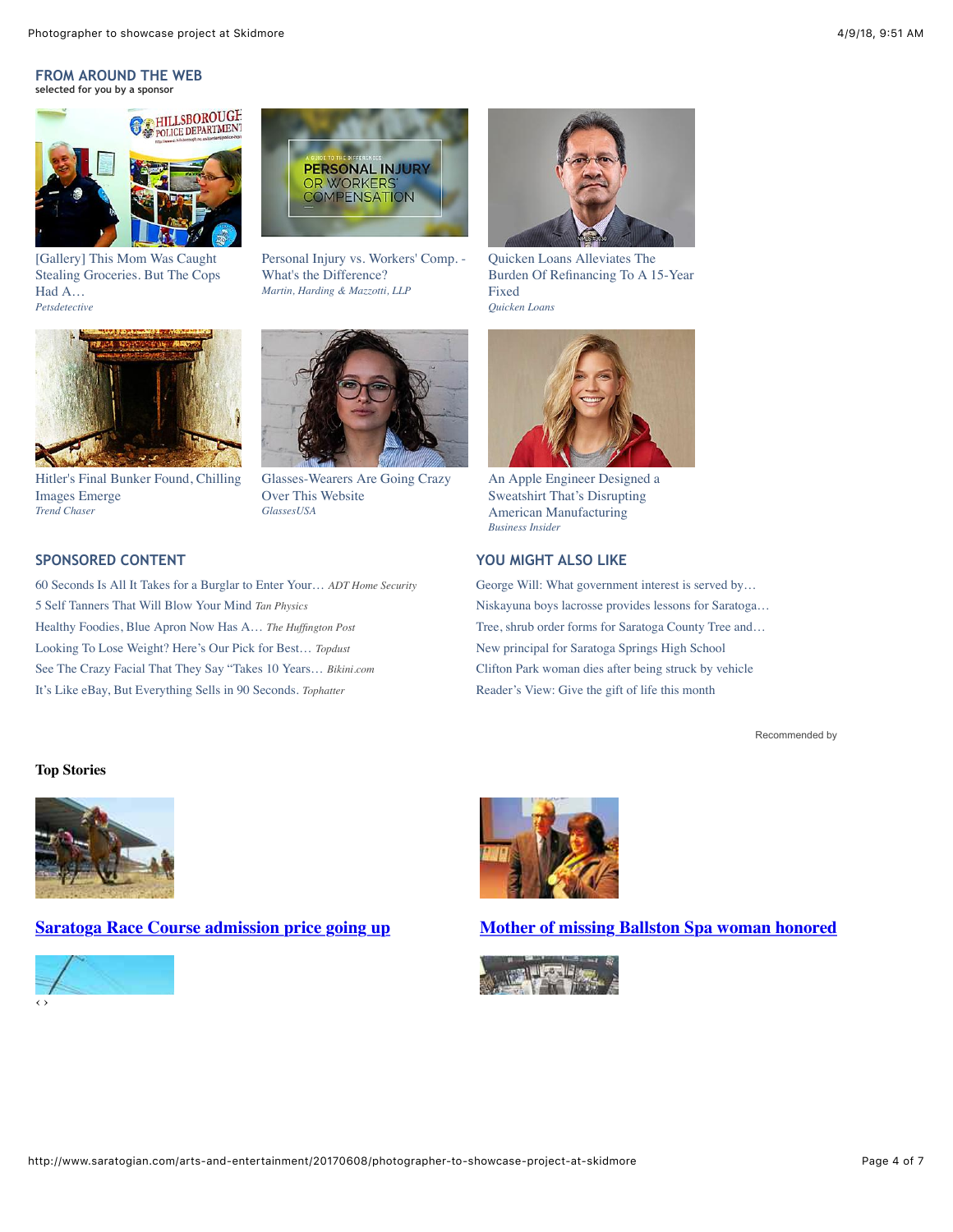#### **[This Week's Circulars](http://circulars.saratogian.com/?p=saratogian&chrome=nohead&postal_code=12866&locale=en&utm_source=fm&utm_medium=fm_5350&utm_term=title&utm_campaign=wishabi_1_0)**



#### **Join the Conversation**

 $\bullet$ 

View comments

 $\triangleright$  X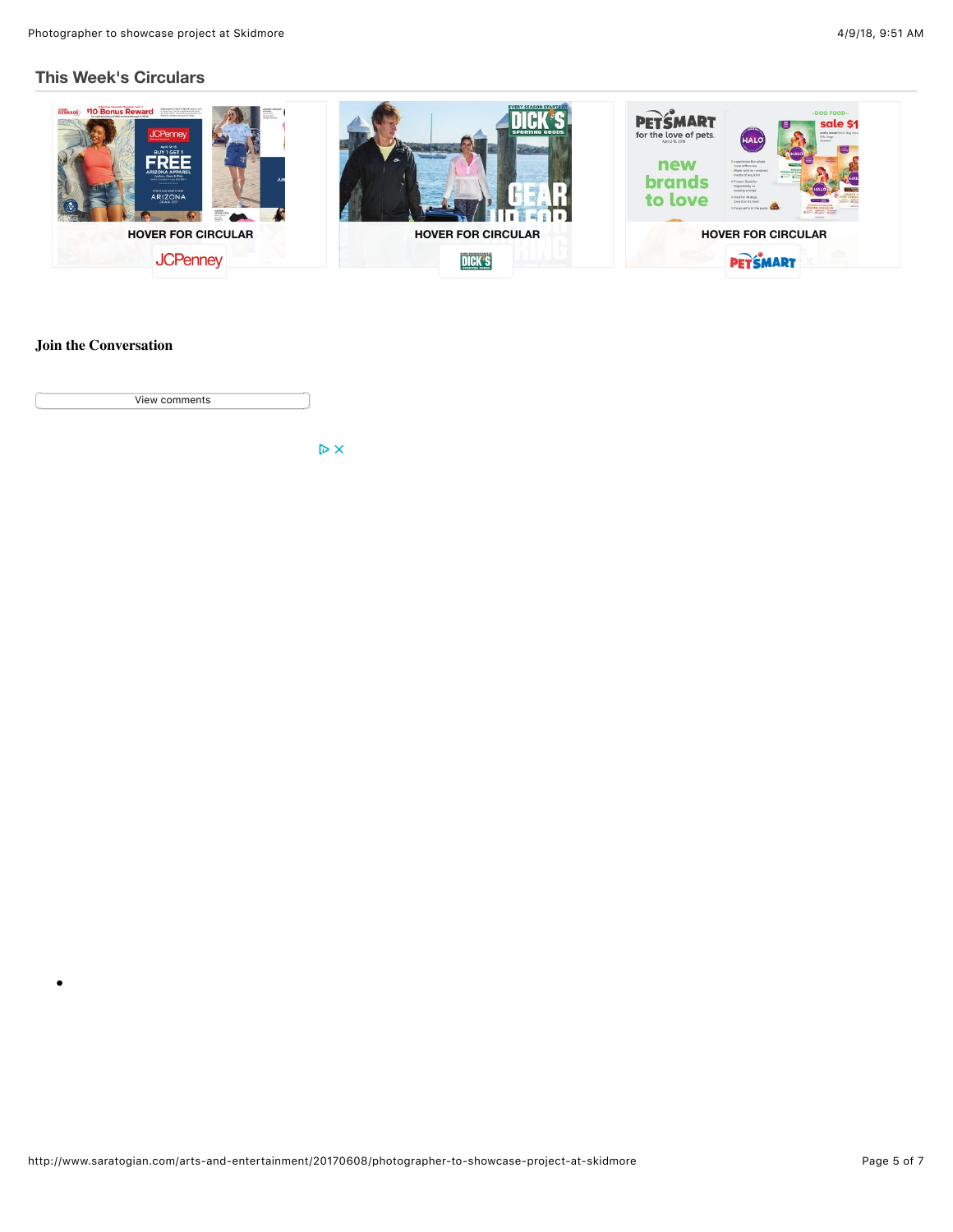Photographer to showcase project at Skidmore 6 AM and the state of the 4/9/18, 9:51 AM and the 4/9/18, 9:51 AM

 $\bullet$ 

 $\bullet$ 

 $\bullet$ 

## **SARATOGIAN**